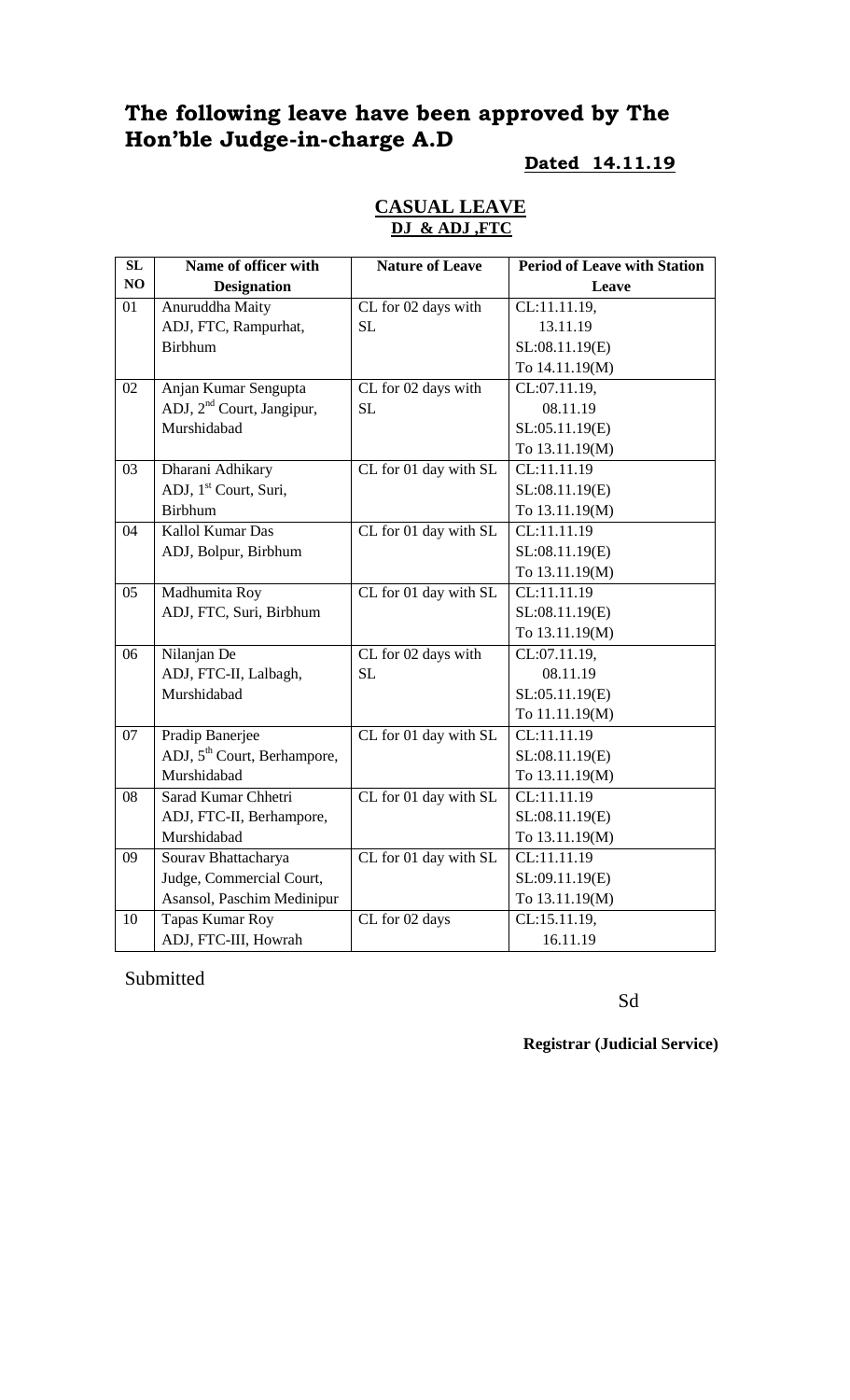# **The following leave have been approved by The Hon'ble Judge-in-charge A.D**

## **Dated 14.11.19.**

| SL | Name of officer with                      | <b>Nature of Leave</b> | <b>Period of Leave with</b> |
|----|-------------------------------------------|------------------------|-----------------------------|
| NO | <b>Designation</b>                        |                        | <b>Station Leave</b>        |
| 01 | Mukul Kumar Kundu                         | Cancellation of CL for | Cancellation of CL:05.11.19 |
|    | ADJ, 3 <sup>rd</sup> Court, Suri, Birbhum | 01 day                 |                             |
|    |                                           | CL for 01 day with SL  | CL:08.11.19                 |
|    |                                           |                        | SL:05.11.19(E)              |
|    |                                           |                        | To 11.11.19(M)              |
| 02 | Ananda Kumar Tiwari                       |                        |                             |
|    |                                           | CL for 02 days with SL | CL:07.11.19,<br>08.11.19    |
|    | ADJ, $2nd$ Court, Jhargram,               |                        |                             |
|    | Paschim Medinipur                         |                        | SL:05.11.19(E)              |
|    |                                           |                        | To 09.11.19(E)              |
| 03 | Debabrata Mukherjee                       | CL for 02 days with SL | CL:07.11.19,                |
|    | ADJ, Islampur, Uttar Dinajpur             |                        | 08.11.19                    |
|    |                                           |                        | SL:05.11.19(E)              |
|    |                                           |                        | To 11.11.19(M)              |
| 04 | <b>Kamal Sarkar</b>                       | CL for 01 day with SL  | CL:11.11.19                 |
|    | ADJ, 1 <sup>st</sup> Court, Alipore,      |                        | SL:08.11.19(E)              |
|    | 24pgs(S)                                  |                        | To 13.11.19(M)              |
| 05 | Kaberi Basu                               | CL for 01 day          | CL:04.11.19                 |
|    | ADJ, 18 <sup>th</sup> Court, Alipore,     |                        |                             |
|    | 24pgs(S)                                  |                        |                             |
| 06 | Rai Chattopadhyay                         | CL for 01 day          | CL:11.11.19                 |
|    | DJ, 24pgs(S) at Alipore                   |                        |                             |
| 07 | Sutapa Saha                               | CL for 01 day          | CL:07.11.19                 |
|    | ADJ, 8 <sup>th</sup> Court, Alipore,      |                        |                             |
|    | 24pgs(S)                                  |                        |                             |

#### **CASUAL LEAVE DJ & ADJ ,FTC**

Submitted

Sd/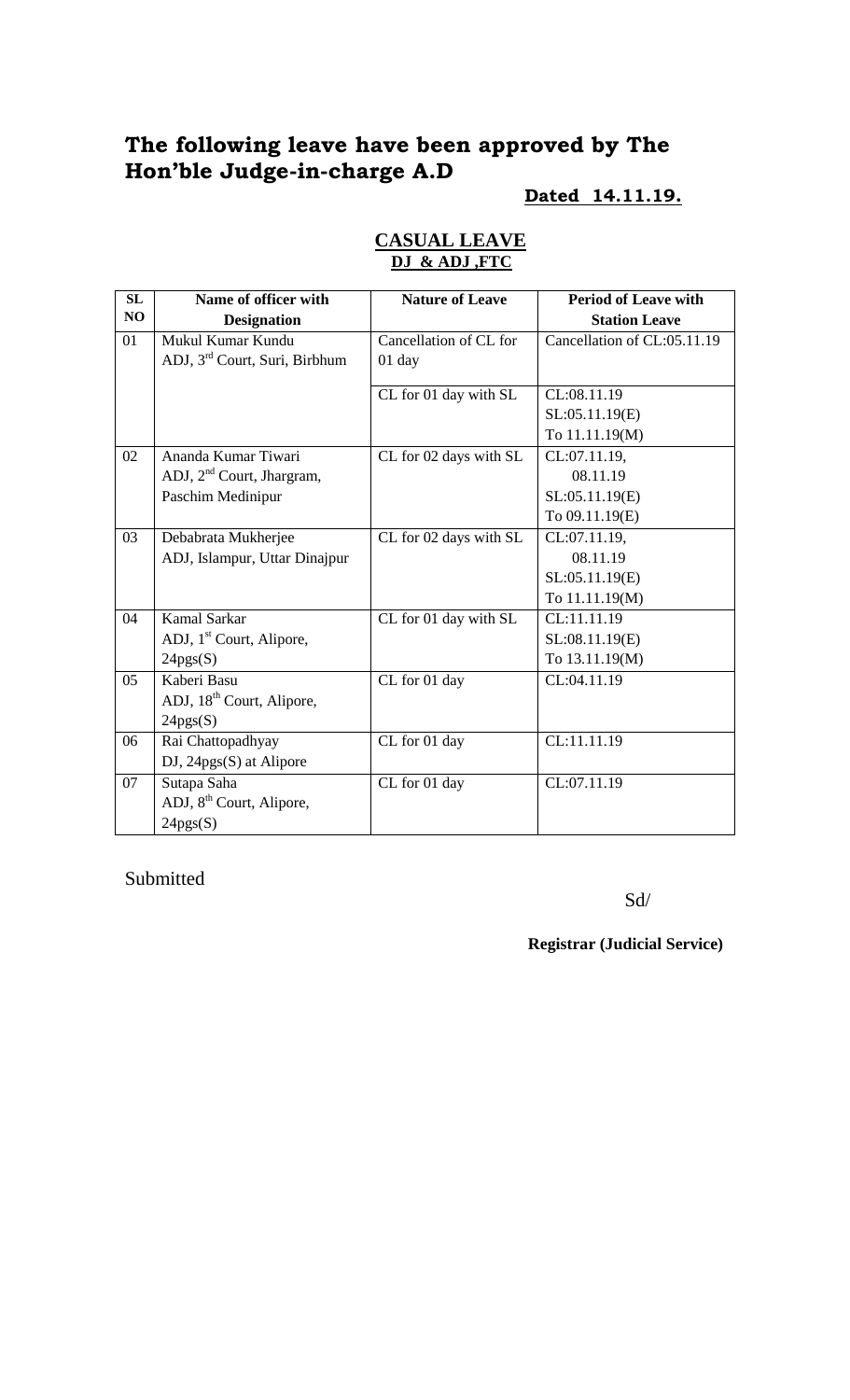# **The following leave have been approved by the Hon'ble Judge-in-Charge A.D.**

 **Dated : 14.11.2019**

#### **ACJM**

| <b>SL</b><br>NO | Name of officer<br>with Designation                   | <b>Nature of Leave</b>   | <b>Period of Leave with Station Leave</b> |
|-----------------|-------------------------------------------------------|--------------------------|-------------------------------------------|
| 01.             | Smt. Aditi Ghosh<br>ACJM, Datan,<br>Paschim Medinipur | Earned Leave for 12 days | From 16.09.2019 to 27.09.2019             |

#### **CJ(JD)**

| SL             | Name of officer with                                                                                            | <b>Nature of Leave</b>  | <b>Period of Leave with Station</b> |
|----------------|-----------------------------------------------------------------------------------------------------------------|-------------------------|-------------------------------------|
| N <sub>O</sub> | <b>Designation</b>                                                                                              |                         | Leave                               |
| 02.            | Smt. Saptabarna Sengupta<br>CJ(JD), Addl. Court- Cum<br>Judicial Magistrate Court,<br>Ghatal, Paschim Medinipur | Earned Leave for 01 day | On 03.10.2019                       |

Submitted Sd/-